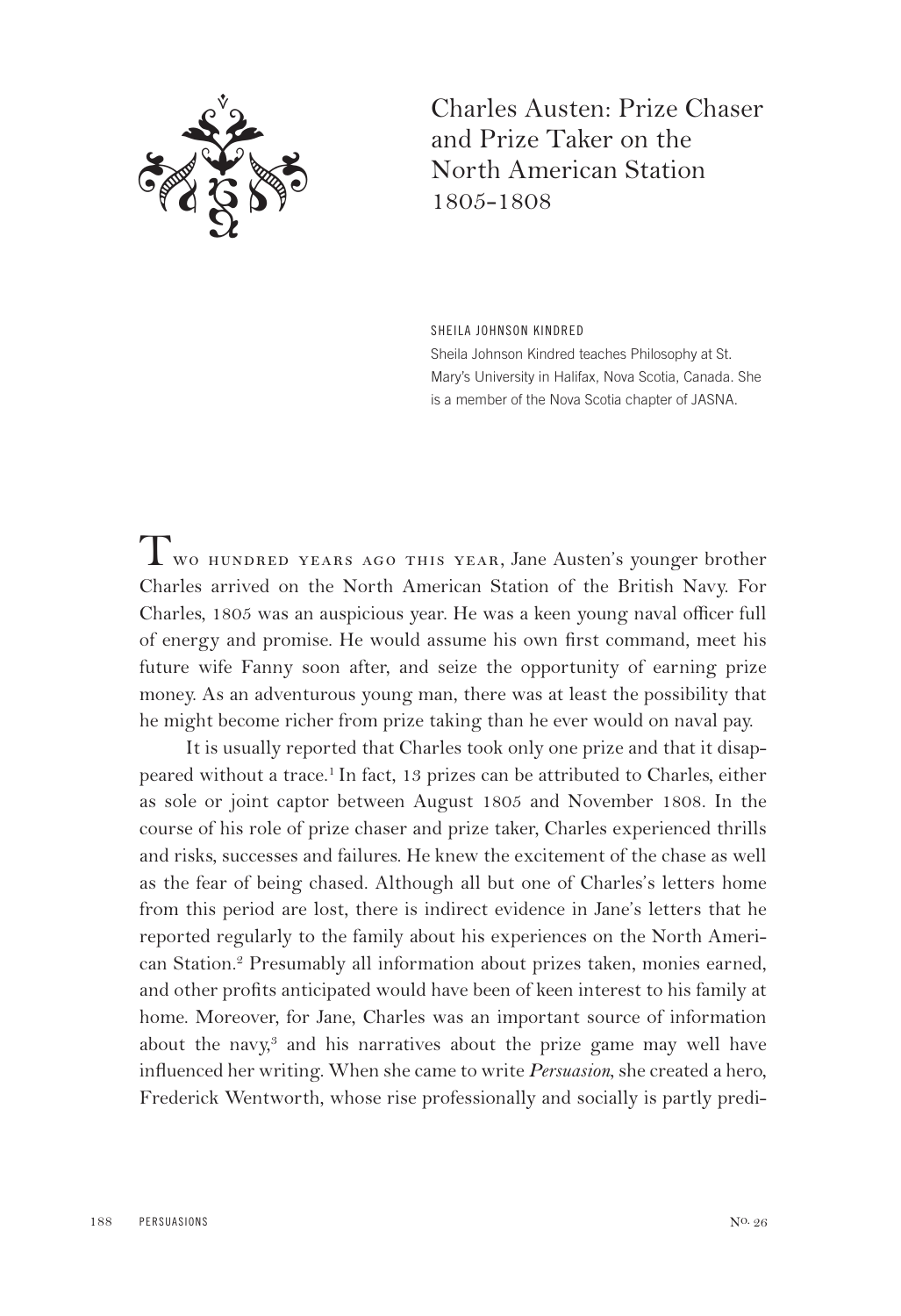cated on his successful captures at sea. Thus, on this, the bicentennary of Charles Austen's arrival in North American waters, it is both interesting and timely to investigate his prize-taking exploits.

By 1804, Charles had left the *Endymion* (24 guns), was promoted to commander and commissioned as captain of the new sloop of war *Indian* (18 guns) then building in Bermuda. Although his North American assignment did not seem to be a very exciting posting compared to the Napoleonic wars raging far away in Europe,<sup>4</sup> there was at least the potential for prize taking and personal profit. In the course of the squadron's dully repetitive duties of escorting convoys, seeking the recovery of deserters from British warships, cruising for trade protection, blockading American trade with Napoleonic Europe and patrolling trouble spots, naval vessels were constantly on the lookout for ships to take as prize. They would target enemy warships and merchant vessels as well as neutral craft carrying enemy trade goods, munitions or contraband to or from foreign ports. Once boarded and taken as prize, a captured vessel was directed either into Halifax, Nova Scotia, or into Bermuda. There the vice-admiralty court would condemn or release the vessel and/or its cargo. Condemned goods were sold by auction, after which the proceeds, less fees and costs, were distributed in proportional shares to the ship or ships party to the capture. Captains, like Charles, stood to gain a quarter share of the proceeds of a condemned prize.<sup>5</sup> So, there was adventure to be had and money to be made.

Entries from *Indian*'s log books, Admiralty documents, vice-admiralty court records and the Royal Nova Scotia Gazette prove that Charles Austen was involved in the taking of various types and sizes of vessels: he accounted for five ships, four schooners, three brigs, and one French privateer. Among them were French, Spanish, Swedish and American vessels.<sup>6</sup> Some of these ventures were more exciting than others. Merchantmen were rarely armed and raised no resistance when taken; enemy vessels were prepared to fight and were thus more dangerous. Moreover, Charles's sloop *Indian* also risked the prospect of being captured herself rather than being the captor.

One tense encounter was the chase of the armed French privateer, *La Jeune Estelle* (4 guns). She was apprehended on 19 June 1808 en route from River St Mary (Florida) to the French colony of St. Domingue (St Domingo), laden with flour, beef and other provisions. After a one and a half hour pursuit, *Indian* "hove to, boarded and took possession of the [prize]." Charles "sent a lieutenant, master's mate and midshipman with 20 men to navigate her to Bermuda" where she subsequently arrived (*ADM* 52/1868). In the melee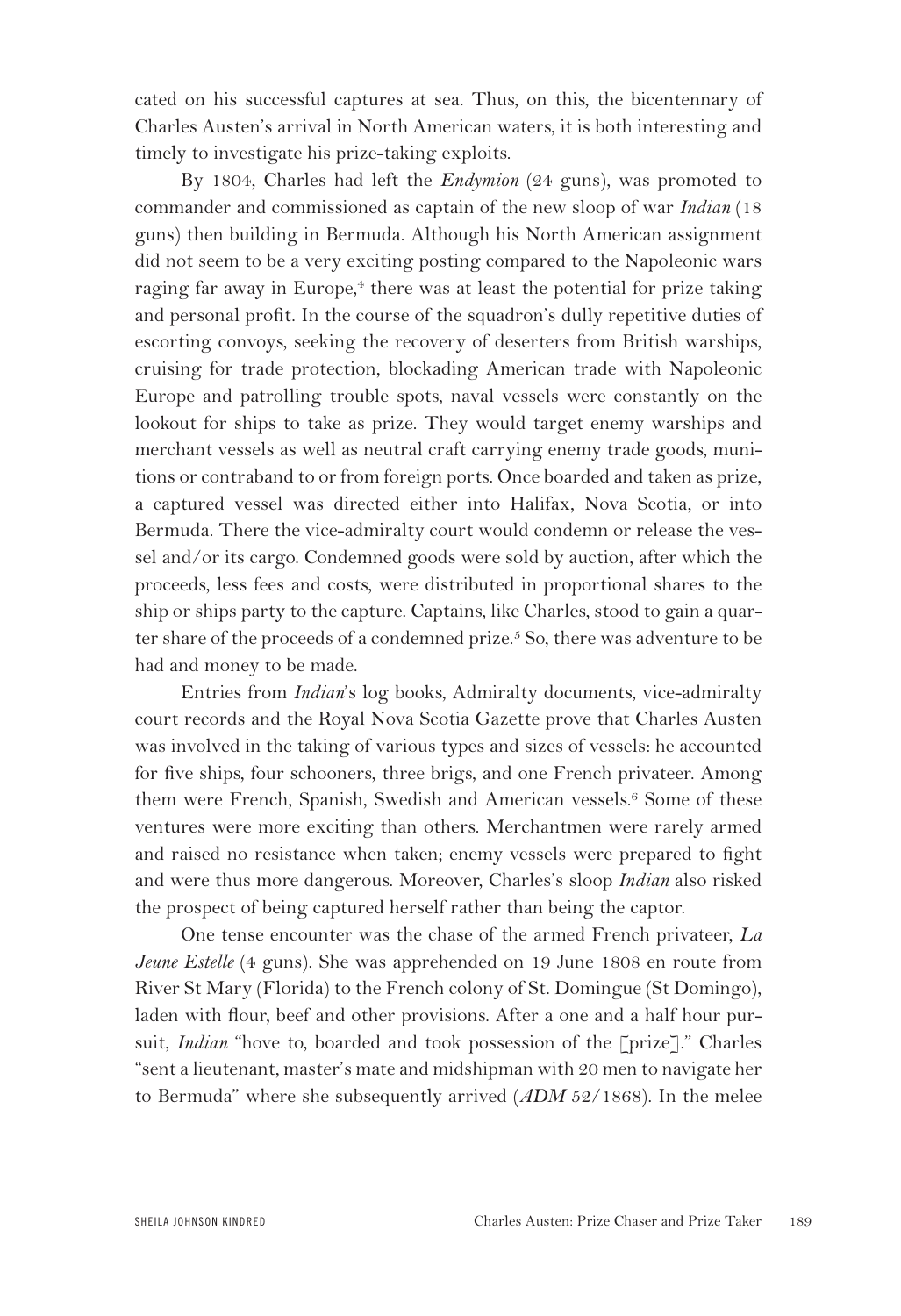of the pursuit and capture, *La Jeune Estelle* had one man killed and one wounded by *Indian*'s chase guns. For Charles this was an important capture. He had put an enemy vessel permanently out of action. Moreover, in addition to his quarter share in the value of her hull and cargo at auction, there would be a share in the "head money" of five pounds paid for each of the twenty-five French men taken prisoner.

Charles was less fortunate with his next prize. On 21 November 1808, while cruising with *Vesta* (4 guns), *Indian* boarded and took a French schooner7 laden with sugar and bound from Guadaloupe to Washington. Unfortunately, after brutal seas and heavy squalls separated the prize from her captor, she was never heard of again. The *Indian*, though suffering considerable damage to her sails and rigging, was able to limp into St. George's harbour, Bermuda. It was from there that Charles wrote first to Jane in early December and then to Cassandra confiding his fear that as "the little Frenchman" had not reached port, he surmised she was lost. What is striking is Charles's personal grief. He wrote: "what is a real misfortune is the [loss of the] lives of twelve of my men, two of them [midshipmen]" (Pierpont Morgan Library, 4500).

The risk of "real misfortune" also faced the prize chasers themselves. Charles had a shiveringly close call when, cruising alone, *Indian* was surrounded by four French frigates. For more than fifty harrowing hours, *Indian* used every tactic she could muster to escape her French pursuers. When she became becalmed on 6 May 1806 all hands manned the sweeps and rowed frantically. By four o'clock the decks were cleared for action; the crew "knocked down the cabbins & gunroom, bulkhead and the sail cabbin between decks to augment the ships sailing and hove them all overboard" (*ADM* 52/3631). All the while "the frigates were coming very fast." On the third day of the ordeal the log tersely records: "all hands employed sweeping". Fortunately, for Charles and his men this feat of perseverance must have paid off as *Indian* "was enabled to push between [the frigates] and gain a safe distance before another breeze sprang up" (Marshall 74).

But chase and capture were only part of prize taking. There would be no pay out to the captain and men unless first, the vice-admiralty court ruled that the captured vessel and/or its cargo were "good and lawful prize" and secondly, a higher court did not subsequently overturn such judgements. Unfortunately the relevant legal records are often incomplete or no longer exist. Yet, it is possible to get some idea of how several of Charles's more interesting captures turned out.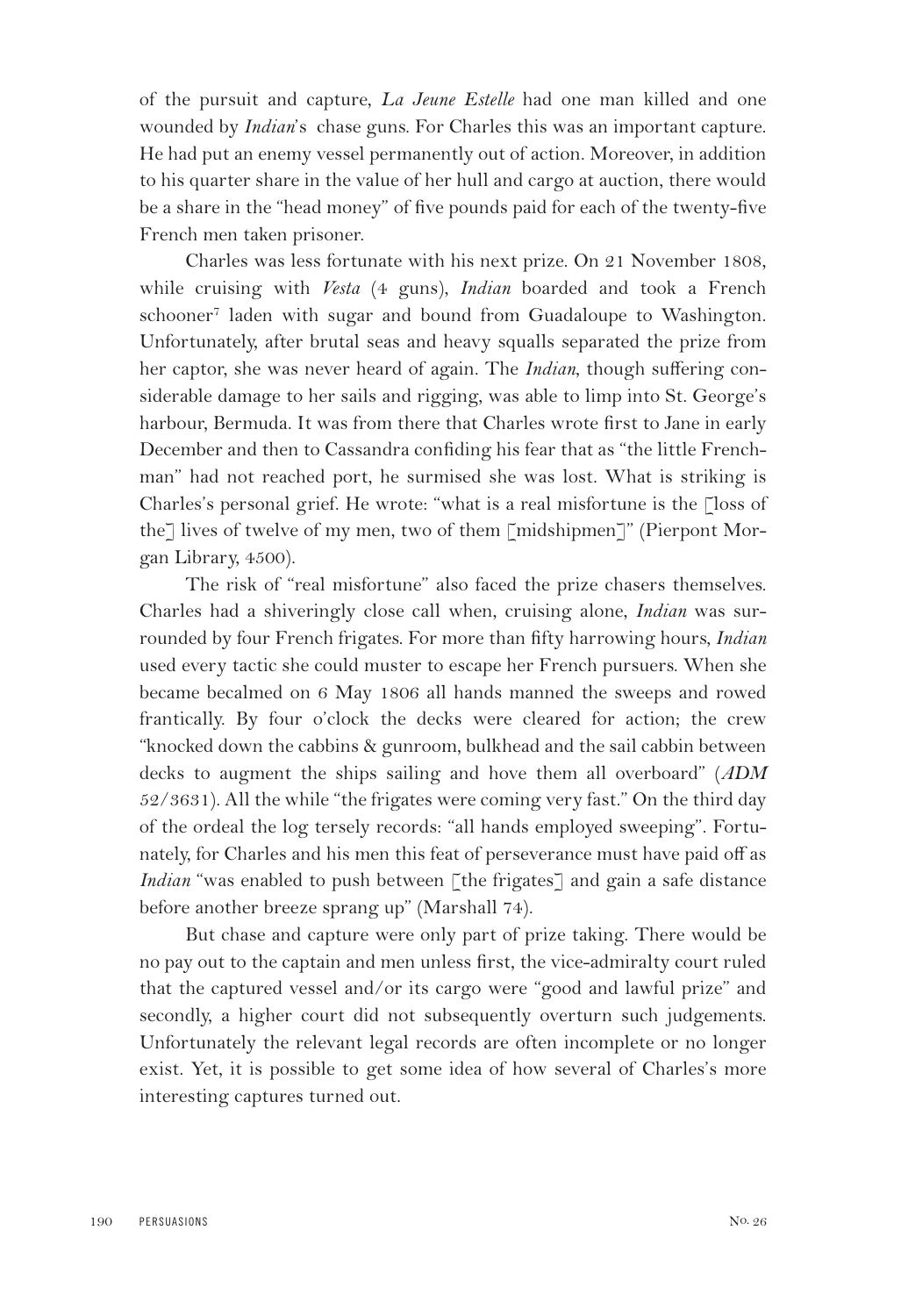Consider, for example, the American ship *Ocean*, taken jointly by frigates *Cambrian* (32 guns) and *Cleopatra* (32 guns) with the *Indian* on 1 September 1805. Although Judge Croke of the Halifax vice-admiralty court restored the vessel and some of the cargo to its owners (for instance, John Jacob Astor got his property back), a variety of goods, including luxury items, were condemned and valued for auction. Court records list a virtual Aladdin's cave of exotic things, including "snuff boxes, one small camera obscura, one landscape painting, quantities of gum arabic, sultanas, quick silver, nails, twenty pipes of gin, 1465 yards of lace, eight gold repeating watches, ninety silver watches, twenty two gold watches, 404 coffee mills, 2225 waffle irons" (*RG8* IV/52). However, it was not until September 1810 that Charles and the *Indian* finally received their share of prize money. In the interim, Croke's original judgement was dragged to the Lords of Appeal in England, prize agents acting for the captains had caused further delays, and costs and fees had multiplied thus reducing the net profit. What must have initially looked like a very attractive prize ultimately generated a more modest receipt.

Another seemingly promising prize, the *Sally*, co-captured with Captain Edward Hawker, 12 July 1806, eventually disappointed. The Halifax viceadmiralty court had ruled in favour of the captors but this decision was taken on appeal in London in 1808. Court records show that the vessel and her cargo were then valued at three thousand nine hundred and sixty-eight pounds (NA: HCA 46/8). When the court ruled in favour of the appeal, the unhappy Hawker and Austen not only missed their shares in a quarter of almost four thousand pounds, they would also have been liable for legal and associated costs of the proceedings over the previous two years.

On the other hand the judicial business regarding *La Jeune Estelle* was promptly and satisfactorily executed. Records show that in September 1808, less than three months after her capture, her cargo was sold in Bermuda for  $\text{\textsterling}2,539-11-4.$  After the deduction of fees and other costs, the balance payable was  $\text{\textsterling}2,158$  -19-11 (HUL 23). Adding to this sum  $\text{\textsterling}125$  head money, the final total would have been  $\pounds2,283-19-12$ . Charles would have received  $\pounds570-19-$ 12 plus some additional sum when the vessel was eventually sold.8 This was an attractive amount for at that time Charles, as captain, was earning an annual salary of about two hundred pounds.

What might Charles have expected to receive from his other prizes? Any estimate, even a rough one, is dependant on the results of the various adjudications, which are not all known. Of the Spanish schooners, it is on record that both *Rosalie* and her cargo of silk handkerchiefs, Persian ribbons,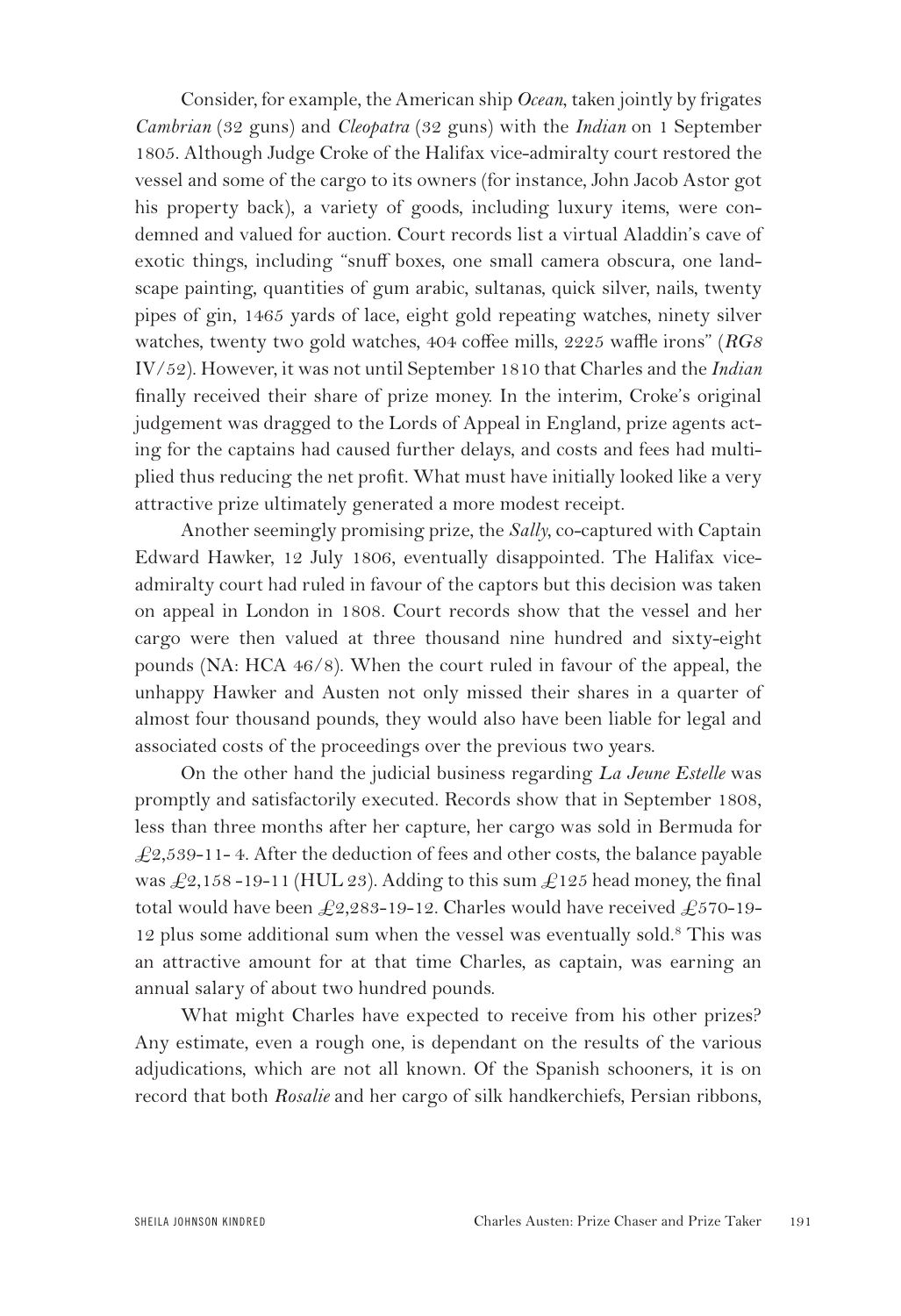earthenware, pepper, liqueurs, brandy, claret, tar and sugars were condemned and sold in Halifax. There too, part of the cargo of wine and hazelnuts carried by the Swedish ship *Dygden* was condemned and auctioned. *Neustra Senora del Carmen* was likewise condemned and subsequently sold in Bermuda, as was the Spanish schooner *Lustorina* and her cargo of coffee. As these latter two vessels were enemy property, Charles would unquestionably have benefited from their sales.<sup>9</sup>

Nova Scotia records show that Charles also received prize money from the captures *Rosalie*, *Ocean,* and *Dygden.* He was even fortuitously in Halifax when his prize agent Andrew Belcher advertised the availability of prize money for those with claims on *Rosalie* and *Ocean*. It is pleasing to note that Charles's Bermudian wife Fanny was with him in Halifax when *Ocean* paid out, and so they would have been able to enjoy this windfall together.

There were other personal benefits for Charles in prize taking besides prize money. Chasing and capturing prizes had the flavour of adventure: it entailed quick pursuit; it required strategy and luck; it meant taking gambles, some of which would pay off, some would not. Presumably for Charles and other colleagues on the station, many like him in the early stages of their careers, the exciting aspects of naval prize taking would have been catalytic to their morale and motivation. Moreover, the tactics of pursuit, the processes of the courts and the effectiveness of prize agents made for mutual interests shared by Charles and his fellow sea officers. In addition, *Indian* was Charles's first ship to command. His men had proved their metal when they were themselves the objects of pursuit. Such obvious evidence of teamwork on this and other occasions must have been highly satisfying for him. Certainly in later years Charles spoke most affectionately about his "dear old *Indian*".

On the other hand, these positive features need to be seen in the context of the attendant risks and disappointments. Prize taking was a sometimes expensive, sometimes fatal activity. If the proceedings dragged on through several courts, the captor would suffer his costs. This could be a sobering state of affairs, and one that Charles faced in the case of the *Sally.* Obviously, captors had to live to enjoy the fruits of their prize income. Though Charles's luck held, not all of his fellow officers were as fortunate. His co-captor of the *Rosalie*, Captain Robert Reilly drowned when his sloop of war *Busy* (18 guns) foundered in a winter gale and was lost with all hands in February 1806. Presumably Charles's prize crew on the "little Frenchmen" also perished while en route to Bermuda.

Additionally, *Indian*'s logs record very many references to "strange sail sighted", "made chase and boarded" but there was no capture to be made.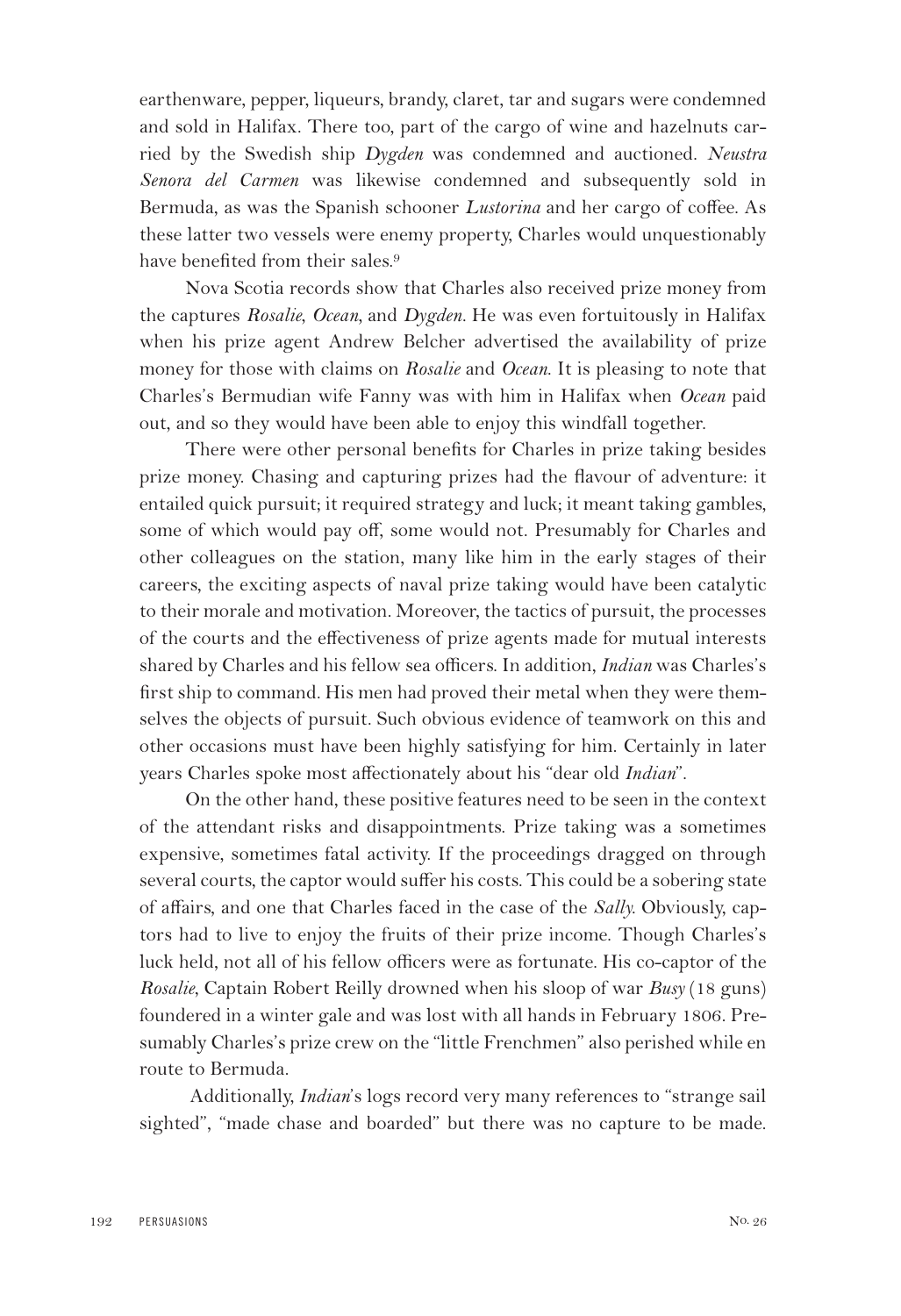Though monitoring shipping was one of Charles's principal naval tasks, there were days when the realities of the chase must have been disappointing and frustrating.

Charles Austen did not make a fortune from naval prize during his time on the North American Station. However, given *Indian*'s size, his assigned cruising grounds and the chanciness of prize taking, he had a goodly number of captures and reasonable luck in the percentage of those captures which proved to be "good and lawful prize". In sum, Charles Austen's pursuit of naval prize was an active, intriguing and sometimes financially rewarding feature of the North American period of his naval career. Certainly there was material here for some informative, even gripping narratives to send home to Jane and the others!

## **NOTES**

1. A typical way of referencing Charles's captures during this period is to cite only Jane's letter to Cassandra (24 January 1809) which mentions the "small prize" which never reached port. See, for example, Brian Southam, *Jane Austen and the Navy*, 130.

2. Given that virtually none of Jane's letters exist from September 1805 to mid-June 1808 (with the exception of one in 1806 and three in January/February 1807), what she actually knew and wrote about Charles's prize career remains largely unknown. However, if the extant letter of 24 January 1809 is taken as an example, it shows that information about prize taking was considered highly newsworthy and of concern to the family. Presumably the missing letters contained other details about the same subject.

3. According to Southam's recent article "the sailor brothers [that is Francis as well as Charles] were the members of [Jane's] family who contributed the most, directly and indirectly, to the novels. Their lives and experiences provided Jane Austen with the basis for her naval characters" (Southam 34).

4. Naval historian Julian Gwyn describes the North American squadron at this time as being "very much in a naval backwater. The war at sea was being determined elsewhere" (Gwyn 102).

5. Prior to June 1808, in addition to the captain's two eight share, the flag officer or admiral received one-eighth, one-eighth went to the master and lieutenants, another eighth to the warrant sea officers, another eighth to the inferior and petty officers, and the remaining quarter to the crew and the marines. See Southam, *Jane Austen and the Navy* 123 for the formula employed after June 1808. In the case of joint captures, the captain's share was divided among the participating captains.

6. Although Charles served for six and a half years on the North American Station, his prize taking took place during the first four years. The following is a list of the names of his prizes, their nationality, date of capture and the names of co-captors if applicable: 1805: *Dygden*, Swedish ship, 23 August, taken with *Cleopatra*; *Sally*, American brig, 24 August, probably taken with *Cleopatra*; *Ocean*, American ship, 1 September, taken with *Cambrian* and *Cleopatra.* 1806: *Rosalie,* Spanish schooner, 1 March, taken with *Busy*; *Lustorina,* Spanish schooner, 25 May; *Friends Adventure,* American brig, 1 June; *Sally*, American ship, 12 July, taken with *Tartar* and cutters, *Adonis*, *Bacchus* and *Cassandra*; *Neustra Senora del Carmen*, Spanish schooner, taken 25 July; 1807: *Baltic*, American ship, 10 January; *Joseph*, American brig, 22 March; *Eliza*, American ship, 19 April. 1808*: La Jeune Estelle*, French privateer schooner, 19 June; French schooner, November 21. In the *Royal Naval Biography* John Marshall reports that during Charles's cruises in *Indian*,